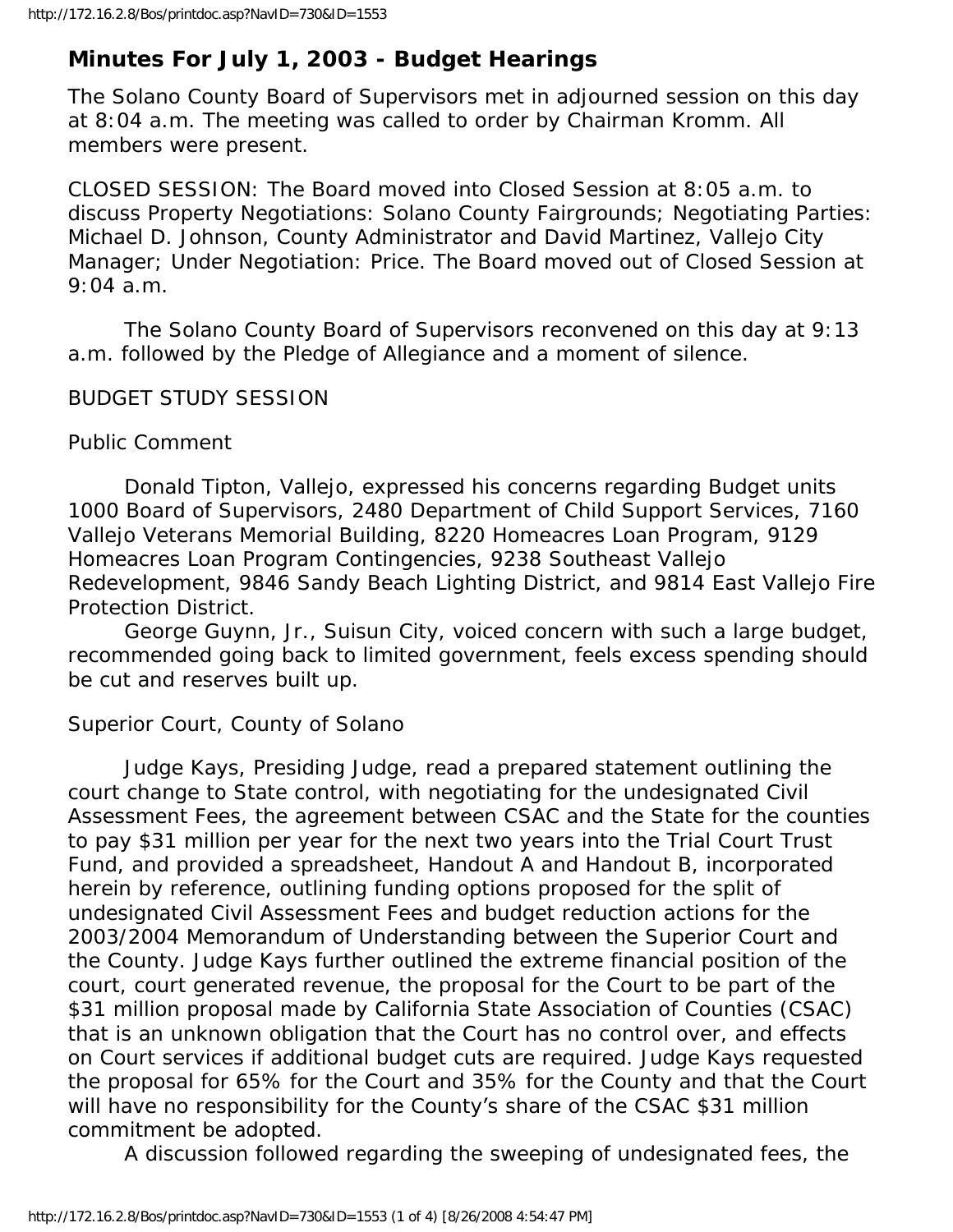CSAC \$31 million agreement with the State, exposure to the County and sharing of the liability, enhanced retirement benefit costs, the historic split of the Civil Assessment Fees, Trial Court Funding, the State budget, and County costs to support the Courts.

 Assessor/Recorder Skip Thomson discussed the costs absorbed by the County departments for the enhanced retirement benefit costs, salary increases for County departments, the need to provide services to the public, but the need for the Courts to look at the State for funding. Mr. Thomson urged the Board use caution allocating additional funding for the Court, when the funds may be necessary to backfill essential services.

#### Environmental Management

 There was a brief discussion regarding the funding that is allocated in the Department of Environmental Management's budget to complete the General Plan Zoning consistency update of the Homeacres area, prioritization of current special projects, and other outstanding issues such as flood control, biosolids, mega dairies, etc., and funding cuts.

#### General Services

 Discussion ensured regarding Animal Control, creation of a Regional Park District, and Proposition 40 funding.

#### Sheriff Department

 Filling vacant positions in the Sheriff's Department/Corrections with Special Investigators that are being laid off in Health and Social Services, overtime issues, and the Mentally Ill Offender Crime Reduction Program (MIOCR).

#### Health and Social Services

 Discussions regarding funding for Children' System of Care, Mental Health Services for children, and the status of Crisis services.

Chairman Kromm closed the public hearing.

#### Reserves and Contingencies

 County Administrator Michael Johnson noted the General Reserve Balance of \$19 million that can not be spent during the year and the restrictions of this fund, General Fund Contingency Reserve, and outlined the list of further funding considerations. Conversation followed regarding State Budget impacts, and assumptions used in building the budget.

There was consensus to leave General Fund Reserves at \$19 million.

 The use of Tobacco Master Settlement Agreement (MSA) Funds was proposed for funding of some of the items listed for further funding considerations, and talks followed relative to MSA contingencies of \$2.1 million,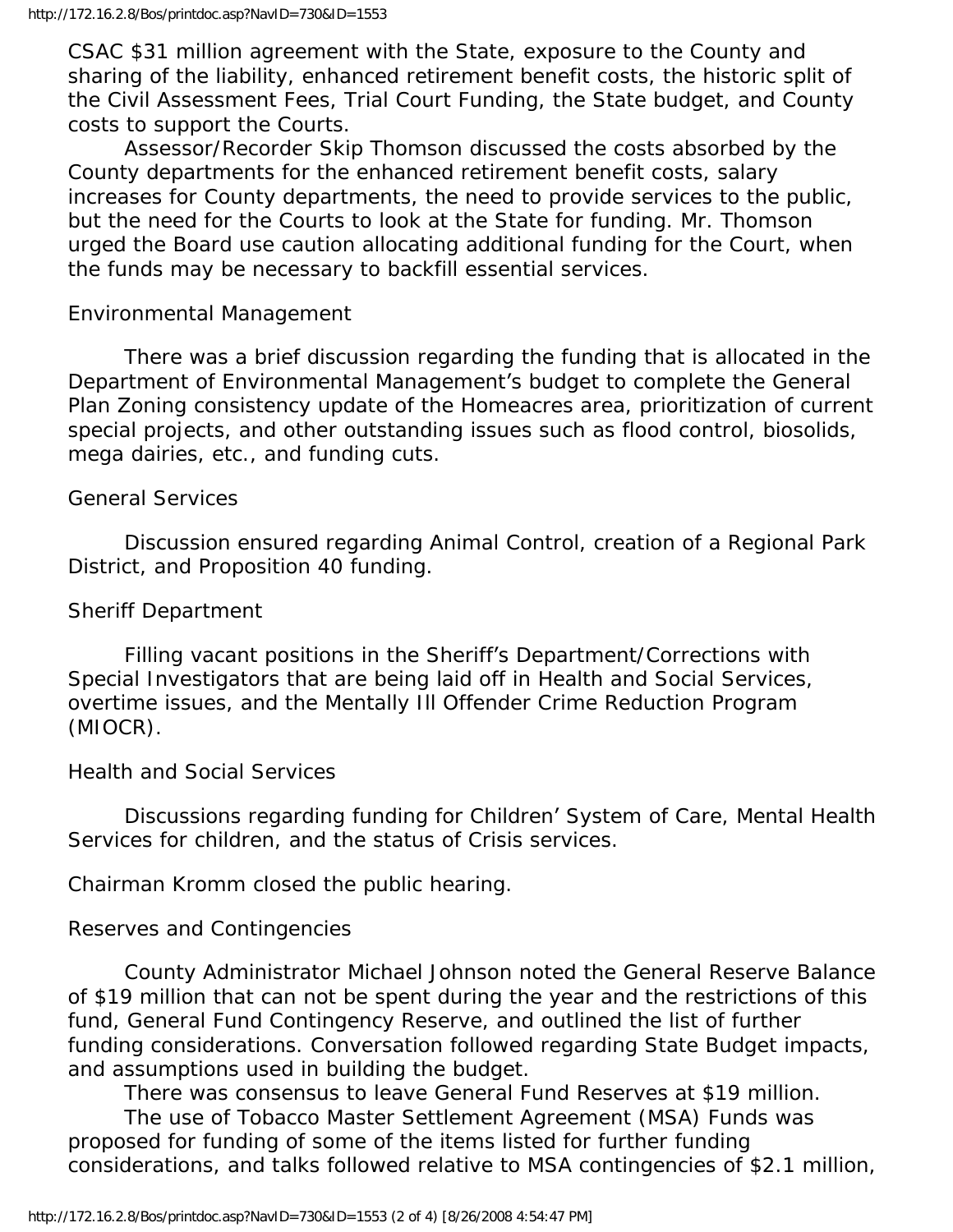and the MSA spending plan.

## Superior Court, County of Solano

 John Taylor, County Administrator's Office, outlined budgeting differences of the Court and the County, followed by discussion regarding sharing of revenue, the Court absorbing one quarter of the risk relating to the \$31 million CSAC agreement with the State on Civil Assessments, and percentage calculations for splitting the undesignated Civil Assessment Fees.

## Drug Court and the Proposition 36 Program

 A spreadsheet was provided outlining the Drug Court budget for 2003/04 and 2004/05 and Prop 36 Program costs by function, incorporated herein by reference, excluding any grants. Mr. Taylor noted that \$251,000 would be needed for a year, the in-kind resources that are required to support the Court, effectiveness of the Prop 36 Program, how Drug Court works in conjunction with the Prop 36 eligible clients, results of both programs, and recidivism rates.

## Mentally Ill Offender Crime Reduction Program (MIOCR)

 An outline of the funding requirements to continue the program was provided, incorporated herein by reference, a discussion followed about a scaled down model, difficulties for the Sheriff's Department to run this type of a program, compliment programs, grant possibilities, recidivism rates, flexibility for use of the building, tailing off of services without additional funding, cost effectiveness of the dollars comparing the FACT Program and New Horizons, and alternative uses for the building.

## FACT Program

 Deputy Director of Mental Health Kathy Cramer outlined the primary purpose of the FACT Program, program reductions, and the request to add back staff.

## Department of Child Support Services

 Director of Child Support Services Dennis Covell submitted a letter dated June 11, 2003, and a memo dated July 1, 2003, incorporated herein by reference. The letter outlined information regarding Voluntary Time Off being used to save positions that are being cut by the State, effects of the Maximus study, and suggested full staff analysis prior to bringing back staff members that have been laid off. The letter from the California Department of Child Support Services regarding the department living within their budget, repercussions if the County backfills any funding, and Mr. Covell discussed Federal automated program penalties. A short discussion followed regarding \$625,000 in department reserves that is slated to be used for the first installment for the automated program penalty.